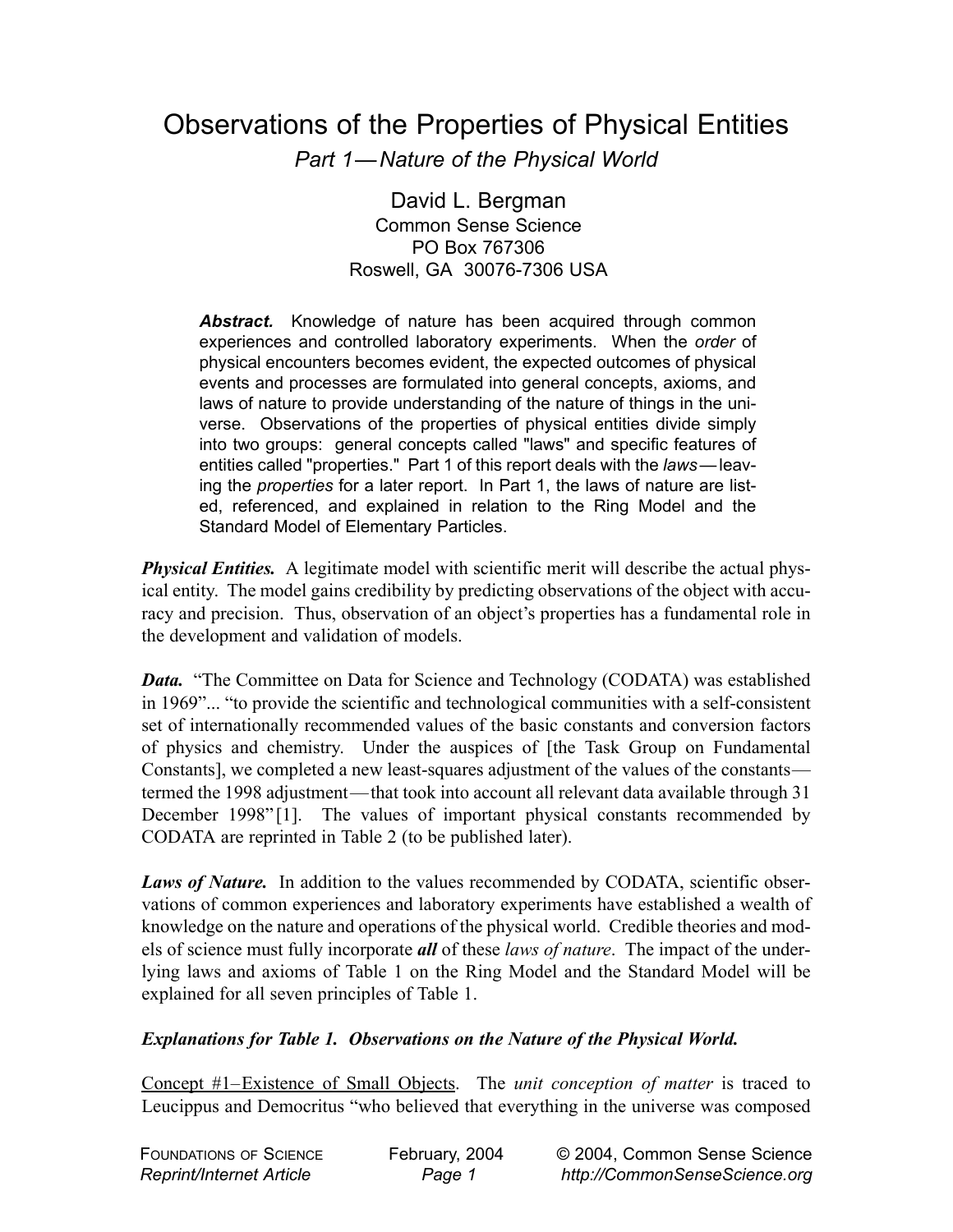of atoms" [Mason, *p.* 32]. About 50 BC Lucretius explained that "physical things are partly atoms and partly atoms joined in combinations" [2, *p.*12]. Bernard Pullman documents the fact that this concept has persisted to the present time:

One century after Democritus, the atomic theory had acquired the refinements of a more elaborate articulation and polished logical structure, which was to remain practically unchanged for the next two thousand years [3, *p.* 17].

Most modern physicists and Common Sense Scientists agree on the *unit conception of matter*. This concept is incorporated into the Ring Model and the Standard Model of Elementary Particles.

Concept #2–Durability of Atoms. The concept that atoms are *indivisible and indestructible* has held up well from ancient to modern times, even with the discovery that certain elements are radioactive and spontaneously "split" into lighter elements. Moreover, particle "colliders" cause the destruction of electrons and protons when the velocity of collision is sufficiently great. These findings reveal that the single-unit structure of some atoms, say uranium, is actually rearranged rather than destroyed. Ultimately, the term "elementary particle" was defined in order to identify the components of all atoms, *i.e.* electrons and protons. Experiments show that these particles always have one unit of electrical charge but never have a fractional or multiple charge. Today it is agreed that these *elementary particles* are generally indivisible and indestructible— provided that a collision between two elementary particles is not exceedingly violent. Steven Benka is explicit:

Fissioning electrons? No physics experiment has ever suggested that the electron is anything but an indivisible particle [4].

Today, an important challenge for physicists is to accurately predict the "nuclear halflives" of the radioactive elements. Both Common Sense Science and Quantum Theory make predictions of "nuclear half-lives." Common Sense Science researcher Edward Boudreaux has shown that predictions made by the Ring Model of the Atom are more accurate than the predictions of Quantum Theory [5].

Concept #3–Existence of Fundamental Entities. There is strong disagreement on the identification of *fundamental physical entities*. In Common Sense Science, the fundamental entities are *electrical charge* and *electromagnetic fields*—an identification that reflects an informed assumption (axiom) that the universe is fundamentally electrical-incharacter. In Common Sense Science, for example, inertial mass is a secondary property derived from the fundamental entities which are *electrical charge* and *energy fields* [6]. But in Newtonian Mechanics and Quantum Mechanics, inertial mass is an inherent (fundamental) property of particles. By applying the *laws of electrodynamics*, Common Sense Science successfully explains and predicts the properties of particles, atoms and molecules with the existence of only electrical charge and fields. The Common Sense Science theory is built upon the existence of positive and negative charge plus electric and magnetic fields.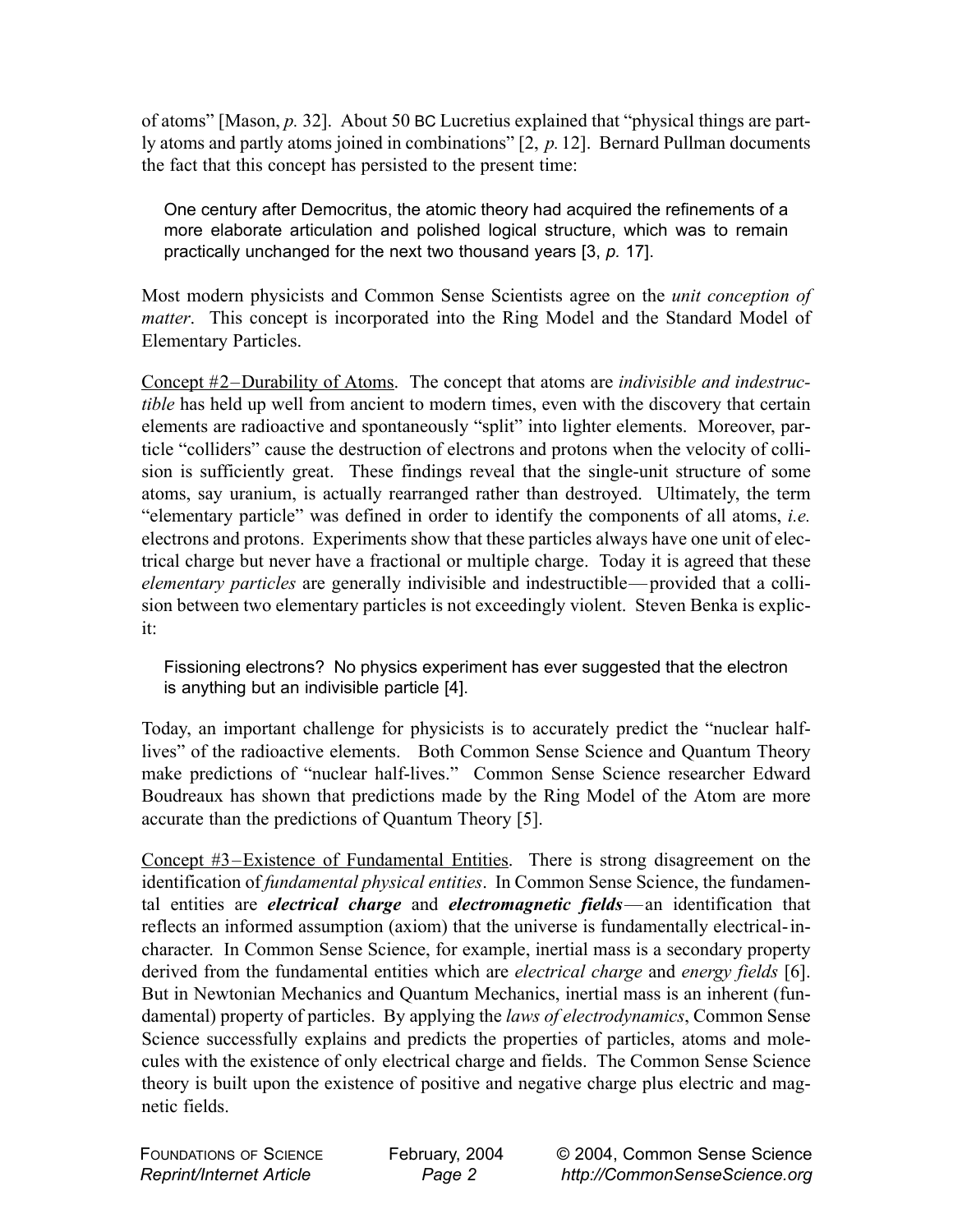The modern establishment's physical theory is built primarily upon Quantum Theory and Relativity Theory (with many models and sub-theories such as the Standard Model of Elementary Particles). The fundamental physical entities of Quantum Theory are a plethora of *particles* with assumed and diverse characteristics. The fundamental entity of Relativity Theory is *space*, which provides the basis for modern cosmology. The modern concept of space is *an entity with properties that rules the universe*, a concept that started more modestly with Einstein's conclusions about a space-time continuum:

The principle of inertia, in particular, seems to compel us to ascribe physically objective properties to the space-time continuum [7, *p.* 55].

... the properties of the space-time continuum which determine inertia must be regarded as field properties of space, analogous to the electromagnetic field [7, *p.* 56].

However, the imagined properties of space are based on theory and have *not* been observed. Physicist and philosopher David Harriman says that space is "absolutely nothing":

I want to start by stating unequivocally, there is no such thing as "space," whether viewed as the infinite void of the Greek atomists, or the receptacle of Plato, or the absolute cosmic reference plane of Newton, or the acrobatic and curving frame of Einstein, or the final frontier of James P. Kirk. *There is no such entity* [8].

When these incompatible theories (Quantum Theory and Relativity Theory) cannot explain a natural phenomenon, other theories such as Electromagnetic Theory or String Theory are invoked (without producing a self-consistent physical theory). Ultimately, the foundations of the Physics Establishment's theory are a set of complicated *mathematical equations* whose parameters are adjusted from time-to-time to establish agreement with the latest experimental measurements [9].

Modern Particle Theory often regards particles as *point-like* to enable the use of mathematics to describe the particle. The point-like electron of QT eliminates its spatial extent "by a process of direct omission or subtraction of unwanted terms." As stated by P.A.M. Dirac, the aim is "not so much to get a model of the electron as to get a simple scheme of equations which can be used to calculate all the results that can be obtained from experiment." *The point-model is actually a mathematical model* and is "not based on a model conforming to current physical ideas" [10].

Writing in Physics Today magazine, Paul Roman recently documented that quark particles are *mathematical entities:*

Murray Gell-Mann was certainly right when he insisted that his quarks are just mathematical entities [11].

By rejecting the physical models of fundamental entities discovered by the ancient atom-

| <b>FOUNDATIONS OF SCIENCE</b>   | February, 2004 | © 2004, Common Sense Science  |
|---------------------------------|----------------|-------------------------------|
| <b>Reprint/Internet Article</b> | Page 3         | http://CommonSenseScience.org |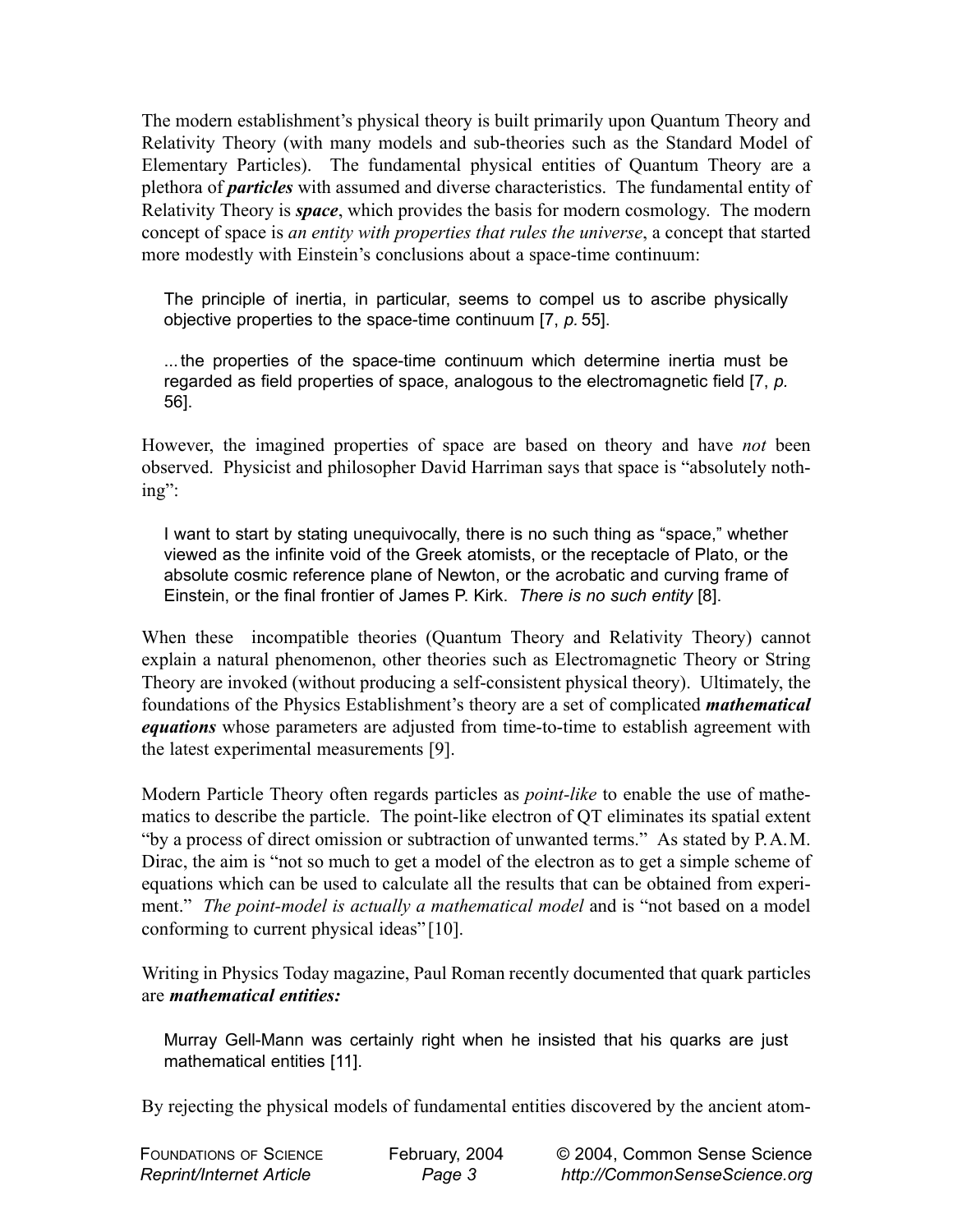ists and Classical Physics—and by substituting space, equations, and an exceedingly complex scheme of particles known as the Standard Model of Elementary Particles— the modern atomists have abandoned the Scientific Method to embrace a philosophy of nature that is "science" in name only. More evidence for this assessment is provided below as additional principles of true science are presented.

Concept #4–Physical Reality. The fundamental entities identified in the preceding section have a *real existence* without regard to the idea or observation of the entity. This is necessary because *energy exists wherever a physical entity exists*. The presence of energy means an entity is observable and measurable, *i.e.* reality is detected when energy or force is measured. Conservation of energy (Concept #7) maintains the *order* among and *existence* of entities which cannot be created or destroyed naturally without acquiring or giving up energy.

The Ring Model closely resembles the actual physical reality of elementary particles. J. Paul Wesley writes:

The Bergman...spinning ring model of the electron is so successful that it probably comes close to representing the actual dynamical structure of the electron [12].

But many contemporary physicists are *not* interested in truth-in-science and reduce science to *storytelling:*

...research into the prebiotic soup theory of the origin of life aims "to construct a coherent narrative." *The objective scientific principle of a search for the truth is replaced by the subjective aesthetic principle of a well-constructed story* [13, emphasis added].

Likewise, scientific theories evolve according to how well they answer, at any given time in history, the immediate questions of interest to scientists. As a result, the present impressive array of theories has developed to satisfactorily answer the questions that interest us now. But that does not mean that science is goal-directed and thus progressing toward the "truth." The present theories were not predetermined to be discovered, any more than the first amphibians that crawled out of the oceans many years ago had the concept of humans encoded for future emergence. Science works—and works exceedingly well— because of its naturalistic approach, predictive nature, and methods of operation. *To be valid, science does not have to be true* [14, emphasis added.]

The neglect of truth in fundamental physics has produced a *crisis of reality*, especially noticed in the literature on "quantum entanglement" and the theory of evolutionary origin of the universe and life.

The Physics and Astronomy Establishment consider *cosmology* to be the evolutionary development of the physical universe and its fundamental entities. Matter does not affect space, but Einstein believed it should. Harriman explains:

| <b>FOUNDATIONS OF SCIENCE</b>   |  |
|---------------------------------|--|
| <b>Reprint/Internet Article</b> |  |

February, 2004 *Page 4*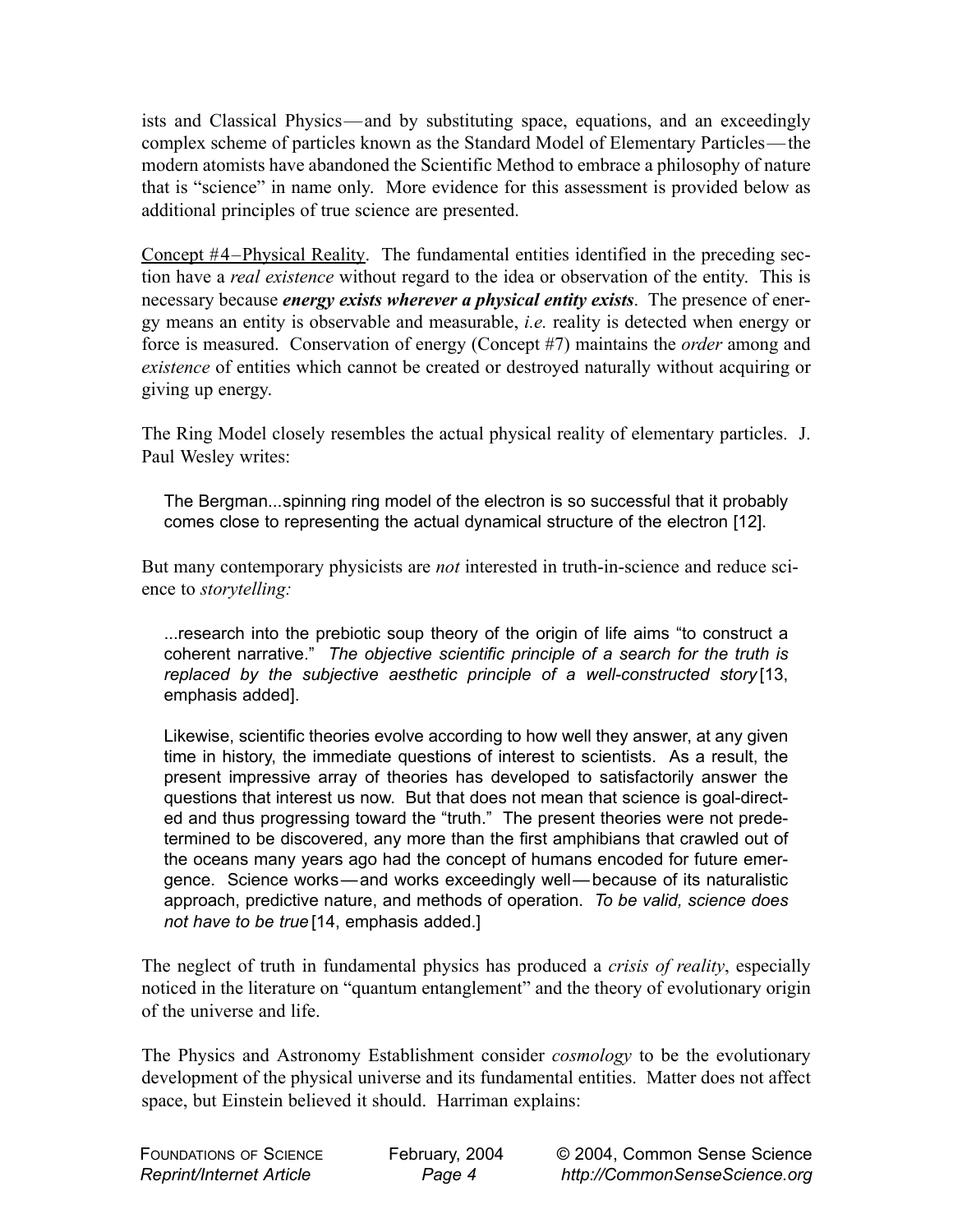Einstein's space is very mutable; it has a complex structure that changes in response to the motions of material bodies. And the bodies move as they do because they follow the curvature of space.

According to Einstein's theory of gravitation, the proximate cause of a body's movement is not physical at all. The body is merely responding to the structure of space. Einstein dreamed of a unified theory that would treat all forces in this way and thereby reduce physics to the geometry of space....

Einstein retained the basic error of treating space as a thing, and he expanded, rather than diminished, the causal power of this non-existing thing. He claimed that massive bodies warp the space around them and other bodies follow the curvature of space [8].

Einstein's General Relativity Theory was not concerned with the relative distance between two bodies; Einstein was more interested in the *appearance* of distance than actual distance—showing little regard for reality:

According to Einstein, there is no apparent way to find the distance between two bodies. There is only apparent distance as perceived by an observer. The distance between the same two bodies has one value for me and a different value for you if we are moving with respect to each other. The same goes for time intervals between events—this is Einstein's infamous length-contraction and time-dilation.... It was [Einstein's] view that *physics deals only with appearances rather than reality* that led to subjectivism in Einstein's view of space and time.

After Einstein, doctrinaire physicists developed Einstein's views on space into "worship of the view that empty space is the ultimate reality"!

The dream of physicists is to explain away all existence as a statistical fluctuation of the underlying nothingness. Bruce Gregory, a prominent Harvard astrophysicist wrote "The universe is what the vacuum produces when left to itself." Now, what is this 'nothingness'? Well, according to today's physicists [space] has many workable properties:

- It has the complex geometric structure described by Einstein's Theory of Gravitation.
- It has electromagnetic fields that determine how charged particles will move through it.
- It contains energy and can spontaneously create particles of matter.
- At any place in empty space, physicists can list a whole array of properties that they assign to that location.

But do they reach the obvious conclusion that what they call "empty space" is real physical stuff possessing reality? No!

• The property of curvature is assigned to space itself.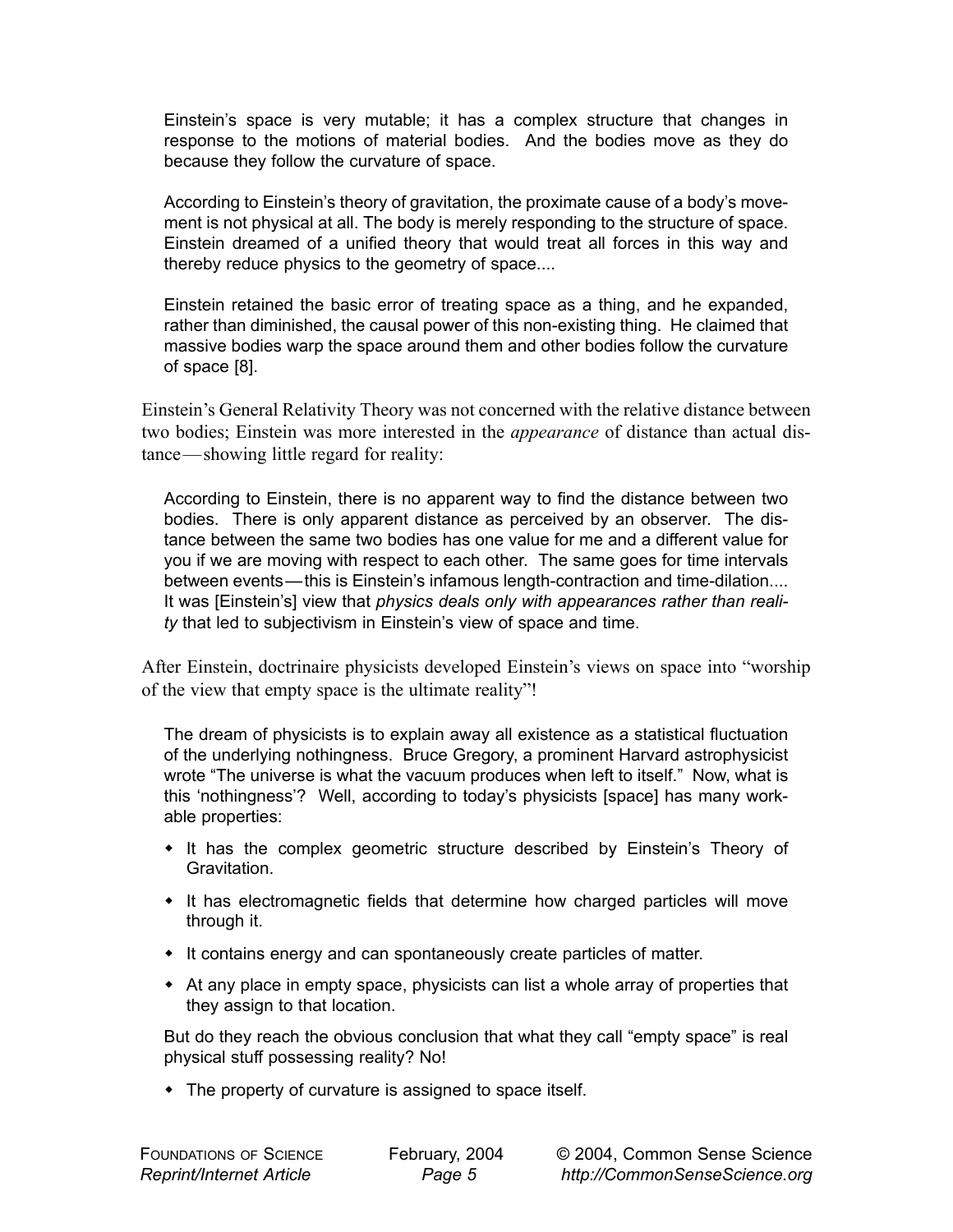- Fields are defined as mathematical functions that assign numbers to each point in space; they are not regarded as physical entities or properties of such entities.
- The energy of the vacuum is not energy possessed by any real physical thing. It is merely a potential that exists apart from actual physical things [8].

The attack on identity in modern physics is all encompassing. The doctrine of *power and control of space over the universe* has the basic marks of a religious cult. Harriman quotes a "priest" of this cult who explains the "worship of the Zero":

"An action not caused by an entity would be caused by zero, which would mean a zero controlling a thing, a non-entity controlling an entity, the non-existent ruling the existent, which is the universe of our teacher's desire, the cause for their doctrines of causeless action, the ideal they strive for: The Reign of the Zero."

In contemporary physics this ideal has been achieved in the form of the reign of empty space. As one commentator notes, "The concept of space has seized totalitarian power in a triumphant victory over other concepts of theoretical physics.... [8].

Concept #5–Physical Causality. Causality in the physical world means that *for every effect there is a preceding physical cause*, *e.g.* electrical forces *cause* the motion of electrical particles. This *law of cause and effect* prevents any random, chance-event from occurring and allows the prediction of motions by the use of equations-of-motion. In marked contrast, Quantum Theory is based upon *chance-events* described by non-physical "quantum particles" and stochastic variables. The guiding concept of Quantum Theory is the Heisenberg Uncertainty Principle which specifies the degree of uncertainty as the increment of energy that nature can create and absorb in an increment of time — effectively violating the *law of conservation of energy*. Frank Wilczek, a prominent Quantum Theorist, recently wrote:

By accepting quantum uncertainty, we license, well...quantum mechanics. Specifically, in the sprit of this column, we can test the hypothesized quantum origin of primordial fluctuations by checking whether those fluctuations satisfy statistical criteria for true randomness [9].

*Physical causality* is a scientific *law* of nature. But Professor Wilczek's criteria for *quantum uncertainty* are man's choice and "true randomness"— which are not scientific criteria but instead are circular-reasoning. Professor Wilczek recognizes that fundamentally, "quantum uncertainty" is not a law of nature but a principle of choice that "we license"!

Furthermore, much experimental evidence shows the failure of the Heisenberg Uncertainty Principle by many orders of magnitude:

The Heisenberg (1927, 1930) "uncertainty principle", ∆p∆q > *hbar*, for uncertainties ∆p and ∆q of two canonically conjugate variable p and q fails by many orders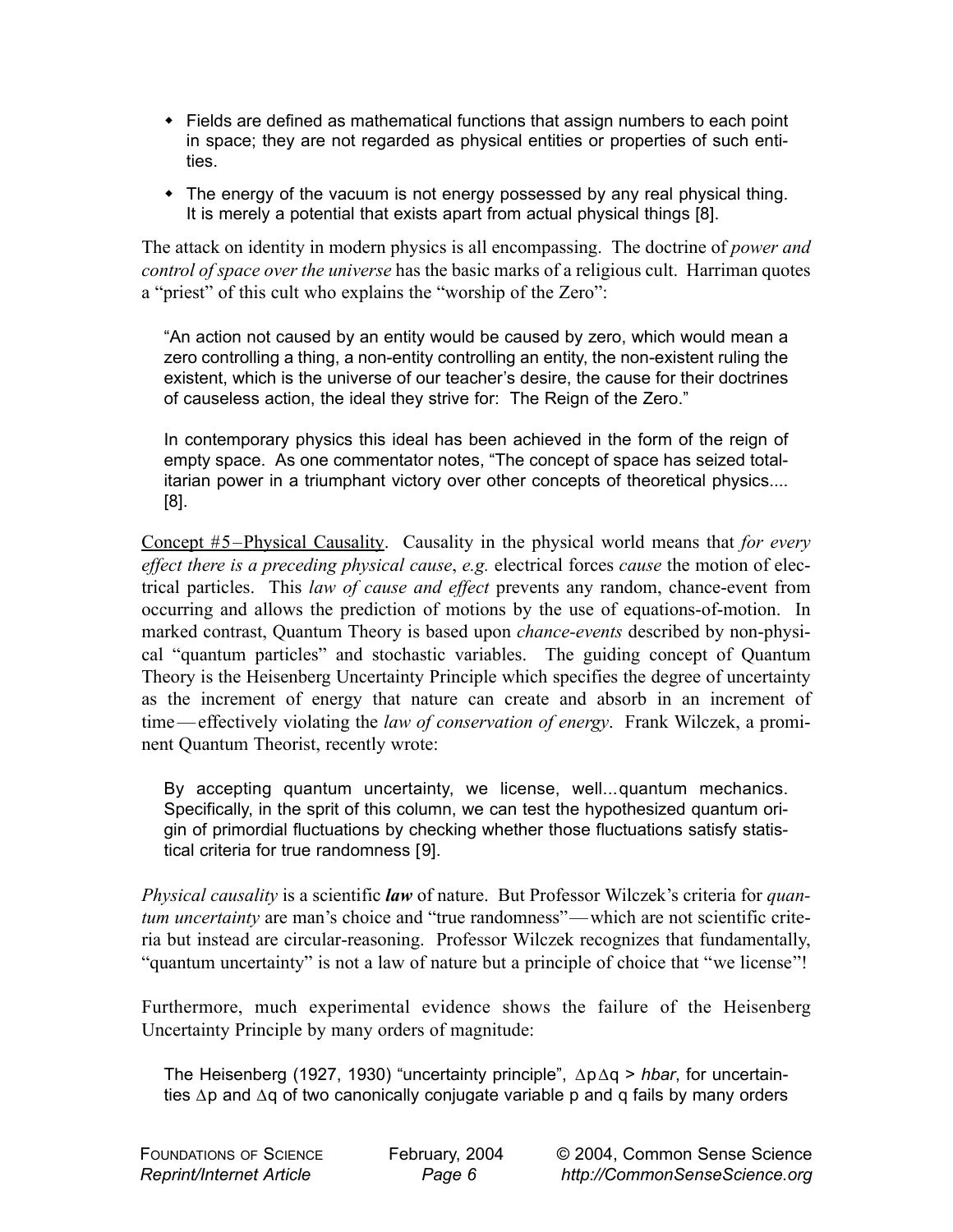of magnitude for actual examples, where the uncertainties are known [15].

Concept #6–Physical Unity. The scientific *principle of unity* declares that the entire universe operates under one set of natural laws and one set of fundamental particles. This operation maintains the existence of physical objects and their processes of interaction. A determined consistency is assured for every location in the universe without variation for the scale or time-of-occurrence regarding events and processes. By the *principle of unity*, natural laws will be the same today as they were yesterday, and the structure of matter will not be any different on earth, the moon, or a distant star. Furthermore, the natural laws will be the same inside an atom or outside an atom, *i.e.* natural laws do not change for size, scale, or domain. The scientific *principle of unity* means, first of all, *consistency* in the physical world.

There is a closely related aspect of the *principle of unity* attributed to William of Occam who looked for *simplicity* in physics. Simplicity expects and hopes for *one universal force law* that applies in all domains, over all ranges, and over all time. (The order observed in the universe would be absent if we encountered a new force law or needed a new model for every physical event and process.) Likewise, by the expectation of *simplicity*, we search for a credible theory of matter than minimizes the number of fundamental physical entities. When the accepted theory-of-matter was composed of 36 particles of ordinary matter and 24 force-carrying particles (bosons), Lederman and Teresi acknowledged:

As a compact summary of everything we know, the Standard Model has two major defects: ...there are too many particles, too many forces [16].

The Common Sense Science Theory of Atomic and Nuclear Structure needs only electrons and protons to produce the observed phenomena listed in Table 2—satisfying the scientific *principle of unity* [17-20]; but Quantum Theory fails when tested by the *principle of unity*.

The electrical nature of the fundamental identities (Concept #3) and the laws of electromagnetics have been developed into a *universal force law* [21] by Common Sense Science (with on-going research underway to complete the derivation by including additional terms that incorporate gravitation). In contrast, the Physics Establishment currently identifies five forces: *strong, weak, electromagnetic, gravitation,* and a new force from *dark energy.*

The universe has recently been commandeered by an invisible energy field, which is causing its expansion to accelerate outward.... The bulk [content of the universe] is a ubiquitous "dark energy" with a strange and remarkable feature: its gravity does not attract. It repels...causing the universe to accelerate to ever larger rates of expansion....

Where does this energy come from? The best-known possibility is that the energy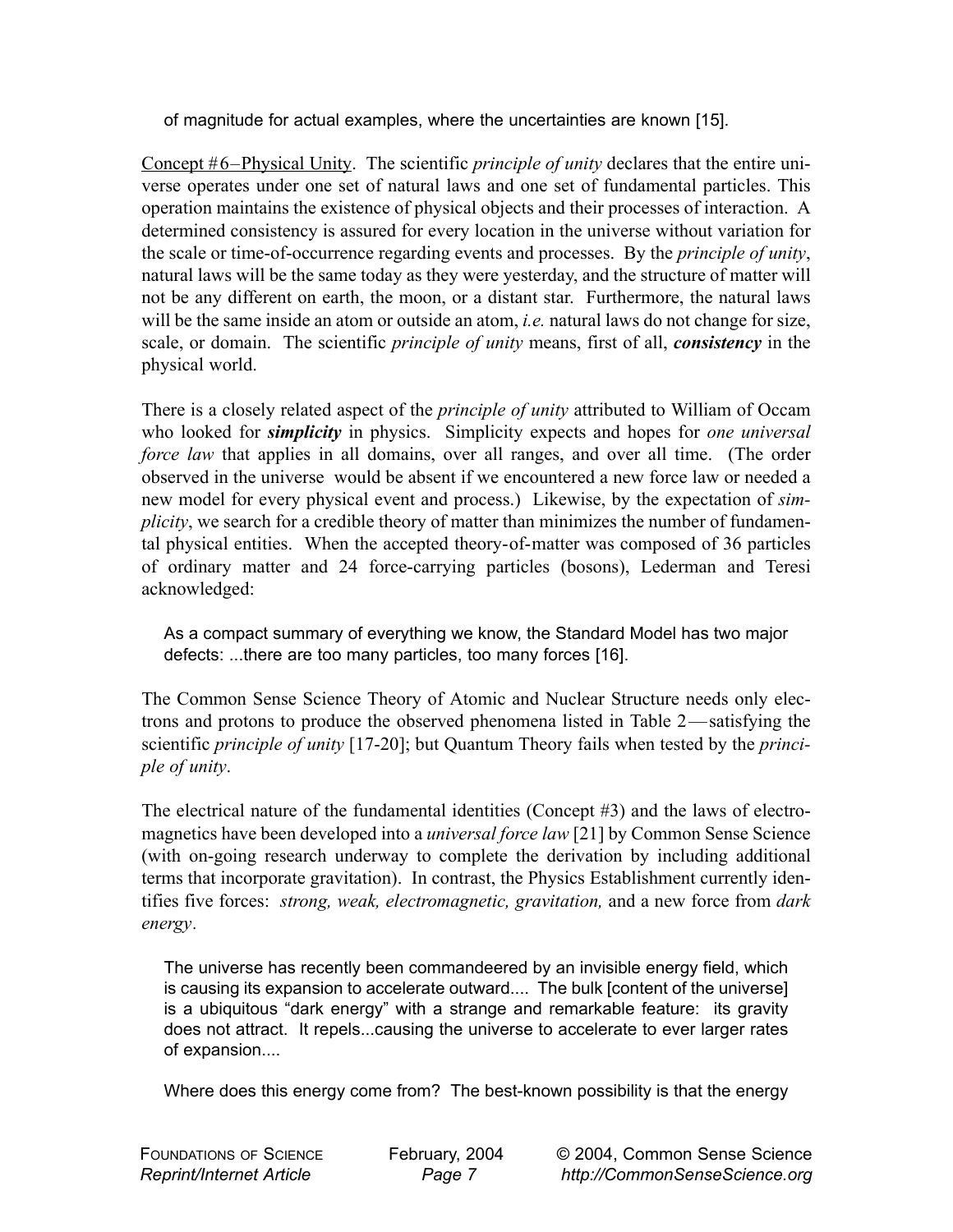is inherent in the fabric of space. Even if a volume of space were utterly empty— without a bit of matter and radiation — it would still contain this energy [22].

Clearly, the Physics Establishment has *not* produced a *universal force law*. Furthermore, all efforts have failed in attempts to integrate Quantum Theory (based on the discrete nature of energy or matter) and Relativity Theory (based on the continuous nature of space and energy) [23]. Many physicists are working with multi-dimensional String Theory to resolve these issues in spite of a widespread belief that unification of QT and RT is impossible.

In Common Sense Science, the same Ring Model used for the *electron* is successful as a real physical model of the *proton* [24]. But the *fifth model* of the proton (described in 1999 by the Standard Model of Elementary Particles) consists of a "sea of particles" that are present in the proton by the "power of particles to create other particles"[25]. In this *fifth model*, *complexity* prevails over the scientific principle of *simplicity*.

The *principle of unity* also favors the complete *integration* of matter and fields (identified by Concept #3 as fundamental identities). As described in reference [23], "the Ring Model provides the unification of matter (charge) and forces (from self-fields) by the consistent *laws of electromagnetism*." In contrast, integration of fields and material particles defined by the Standard Model is impossible under the current insistence upon point-like particles [23, see "Failure of Quantum Models" on page 3].

Concept #7–Law of Conservation of Energy. A formal statement of this law is given as Concept #7 of Table 1. The law allows the exchange of energy between objects and elementary particles, but it prevents an increase of total energy without the addition of energy from an outside source. David Bodanis describes the observations that led to formulation of this widely accepted law:

Conservation of Mass: Although no one person can be credited with being the first to show that the conservation of mass is true, Newton had contributed the notion that the planets, moons, and sun were all part of a grand system put in place by God. It was unclear, however, that this applied to the differing materials on the earth (*e.g.* rocks, ice, water, air, *etc.*). Anotine-Laurent Lavoisier (1748-1794) was inspired by Newton's work, and building on Priestly's techniques, performed carefully controlled experiments in 1772-1775 using a sealed apparatus where he meticulously weighed all components and the air that was lost in the reaction (*e.g.* rusting of iron). He determined that matter was conserved in that although the rusted iron weighed more than the original iron, the weight came from the air that was lost in the process. Even though the Roman atomists conceived some sort of matter conservation, as did de-Morveau and Turgot before Lavoisier, this was an unexpected result in his day. Further historiographical considerations on this topic are found in Simon Schaffer "Measuring Virtue: Eudiometry, Enlightment and Pneumatic Medicine" in "The Medical Enlightenment of the Eighteenth Century" *ed*. A. Cunningham and R. K. French (Cambridge University Press, 1990), *pp.* 281- 318.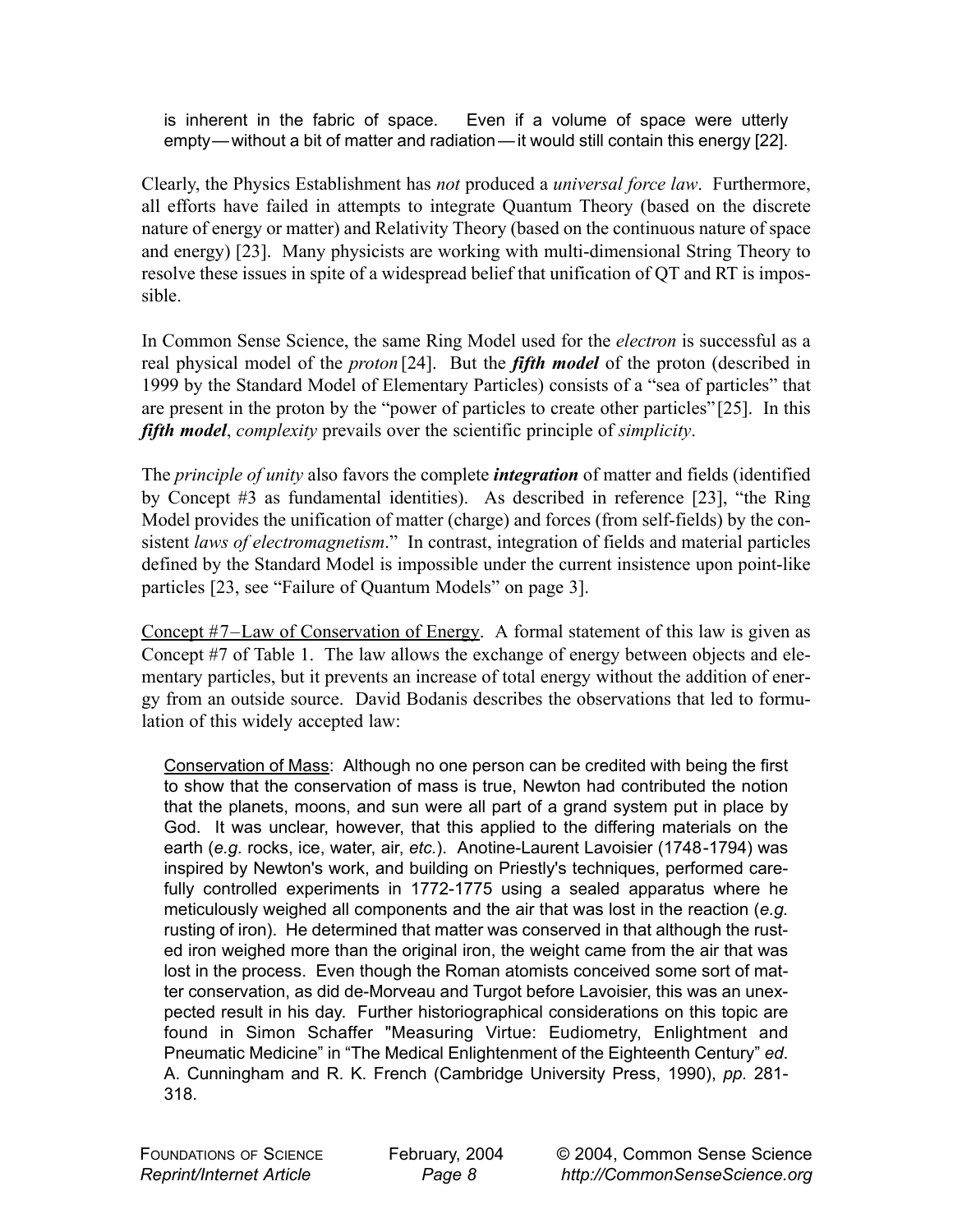Conservation of Energy: Building on Hans Christian Oersted's discovery that a current in a wire deflected a compass needle, Michael Faraday did more to formalize the Law of the Conservation of Energy when in 1821 he demonstrated the connection between electricity and magnetism by making a small magnetic needle whirl in a circle resulting from a current in a wire. He effectively created the first electric motor in this experiment in his basement laboratory. Other researchers after Faraday bolstered this Law by showing that energy is merely converted from one form into another in various reactions and interactions. For example, in 1919, Emmy Noether gave a deeper explanation of why it [conservation of energy] was so persistently noted [26].

One implication of *conservation of energy* is the *law of cause and effect* (Concept #5). This is because a "cause" is ultimately a force on an object, and the amount of force, according to Potential Theory, is the change of energy over a unit distance. So, the exchange of energy between particles accounts for the dynamics and processes observed to occur. One particle can be a source of energy that moves a second particle closer by deformation of its size. The mechanism for the exchange of energy between particles is a force from the distributed energy fields that deforms the interacting particles. The Ring Model has energy from compressing the particle [27]. The forces between the electrons and protons in a molecule of hydrogen were calculated this way by a computer simulation of the model (of H<sub>2</sub>) that keeps track of the electromagnetic energy of the H<sub>2</sub> system [28].

According to the the Standard Model, electrons are point-particles which lack a mechanism for the exchange of energy. To account for the electrical force between electrons, Quantum Theory posits that every electron releases a cloud of photons that carry a force between particles. This release of bosons (force-carrying particles) is said to occur inside atoms, molecules, and even in completely empty space where no electron is present. A similar quantum fluctuation, following an imagined *law of chance* (Heisenberg Uncertainty Principle) is supposed to have produced the Big Bang and the entire universe.

...a sudden "quantum fluctuation" of the vacuum of space is said to have produced all the matter and energy of the universe. [29, page 56]

According to the postulate of quantum fluctuations, a considerable amount of energy can be released by the power of "space." However, this additional energy is not allowed by the *law of conservation of energy.* 

## Summary Regarding the Nature of the Universe.

Most of the seven fundamental laws and axioms on the *nature of the world* have been abandoned by Establishment Physicists. Justification presented for abandoning the laws of Classical Physics (and concepts listed in Table 1) was a claim that various quantum features observed about a century ago could not be explained by the *classical electron*. Most physicists abandoned the Scientific Method along with Classical Physics when the classical model of the electron, a *charged sphere*, could not explain newly observed phenomena including blackbody radiation, emission of line spectra and the photoelectric effect.

FOUNDATIONS OF SCIENCE *Reprint/Internet Article*

February, 2004 *Page 9*

© 2004, Common Sense Science *http://CommonSenseScience.org*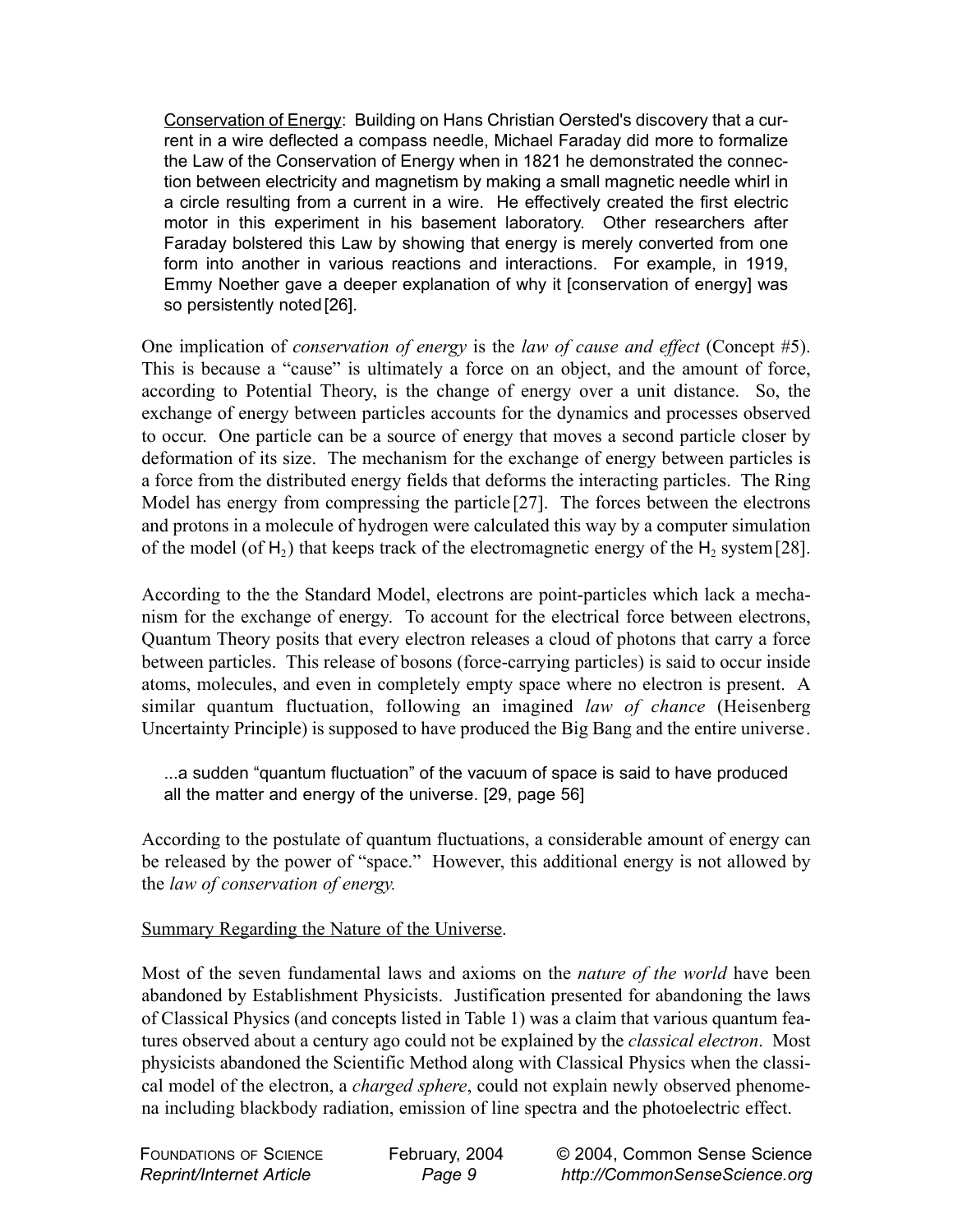Common Sense Science has returned to Classical Physics and the Scientific Method and has been successful by replacing the classical electron with the Ring Model. The laws and axioms of Table 1 proved adequate for development of a classical approach to physics.

It was inevitable that principles abandoned would be replaced by new principles that supported the new Quantum Theory. Very recently, Professor Wilczek identified three premises that guide the Physics Establishment:

It is possible, I suppose, that apparent limitations will prove illusory and that, in the end, the vision of a unique, deterministic Universe fully accessible to rational analysis, championed by Baruch Spinoza and Albert Einstein, will be restored. But to me it seems wise to accept what appears to be overwhelming evidence that projection, quantum uncertainty, and chaos are inherent in the nature of things, and to build on those insights. With acceptance, new constructive principles appear, supplementing pure logical deduction from fine-grained analysis as irreducible explanations of observed phenomena.

By accepting the occurrence of projection, we license anthropic explanation....

By accepting quantum uncertainty, we license, well...quantum mechanics....

By accepting the implications of chaos, we license evolutionary explanations....

In constructing explanations based on anthropics, randomness, and dynamical evolution, we must use intermediate models incorporating many things that can't be calculated. Such necessary concessions to reality compromise the formal purity of the ideal of understanding the world by analysis and synthesis, but in compensation they allow its spirit much wider scope [9].

*Conclusions.* The Ring Model incorporates all seven of the laws and axioms of Table 1 on the *nature of the physical world*. The Standard Model of Elementary Particles incorporates the first and second concepts and incorporates portions of Concept #3 when no atomistic concept can be found to explain the observed phenomena. The Standard Model rejects Concepts #4 through #7 in many situations.

By scientific criteria, Common Sense Science is more valid than the various theories of the modern Physics Establishment.

## *References.*

- [1] Peter J. Mohr and Barry N. Taylor, "The Fundamental Physical Constants," **Physics Today** Buyers Guide**,** Volume 56 Number 8, *pp.* BG6-BG13 (August 2003).
- [2] Frank O. Copley (*tr.*), **Lucretius, The Nature of Things,** W. W. Norton & Co., New York (1977).
- [3] Bernard Pullman, **The Atom in the History of Human Thought,** Oxford University Press, New York and Oxford (1998).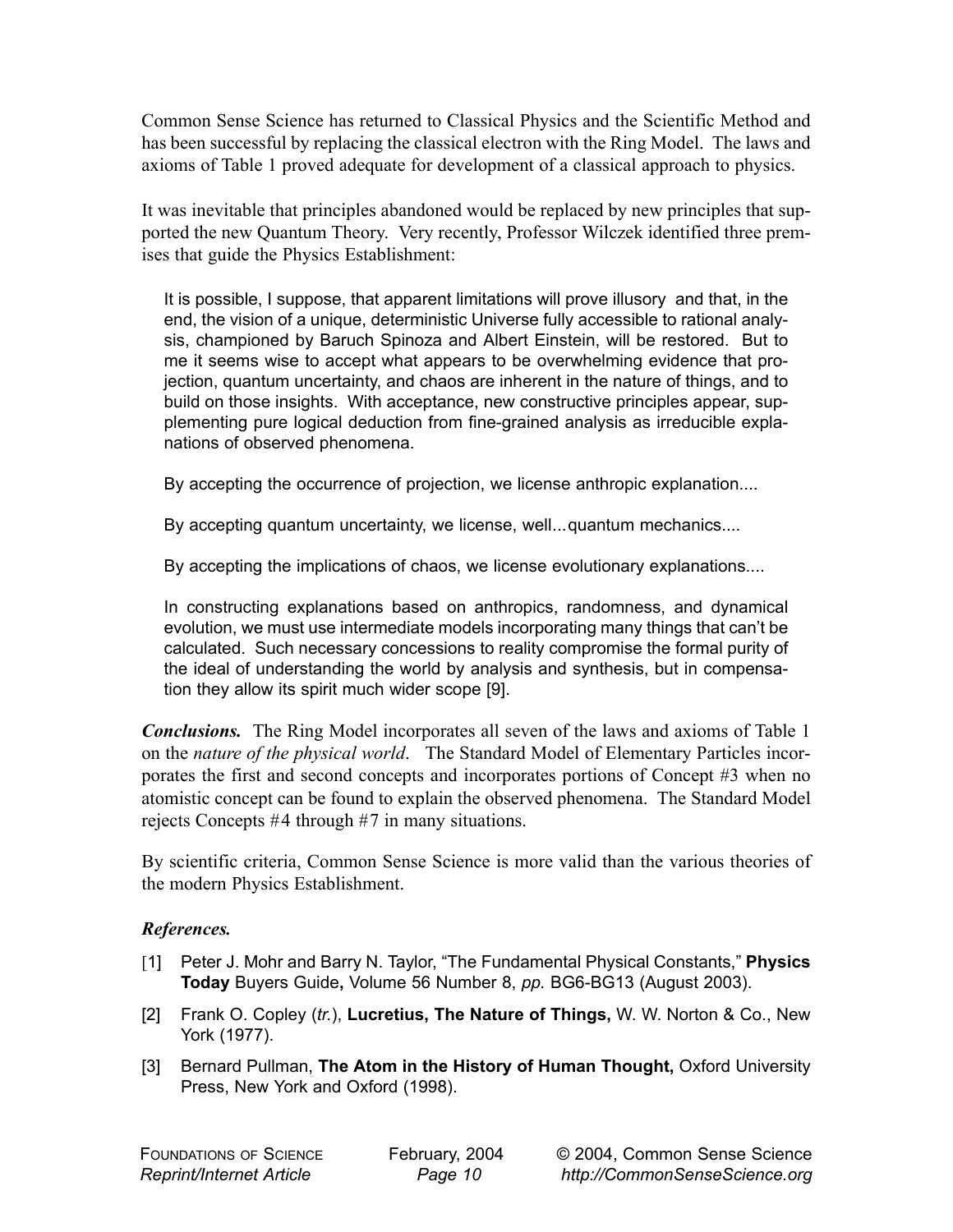- [4] Steven G. Benka, "Physics Update, Fissioning Electrons?," **Physics Today**, Vol. 53, No. 11, *p.* 9 (November 2000).
- [5] David L. Bergman, "Nuclear Binding and Half-Lives" (report on research of Edward Boudreaux and Eric Baxter), **Foundations of Science,** Volume 5 Number 3 (August 2002).
- [6] David L. Bergman, "Origin of Inertial Mass," **Foundations of Science,** Volume 2 Number 3 (August 1999).
- [7] Albert Einstein, **The Meaning of Relativity,** Fifth Edition, Princeton University Press (1988).
- [8] David Harriman, "Physicists Lost in Space," audio recording on tape of presentation at Lyceum Summer 1990 Conference, Ayn Rand Bookstore, http://www.aynrandbookstore2.com/store/.
- [9] Frank Wilczek, Reference Frame: "Analysis and Synthesis IV: Limits and Supplements," **Physics Today,** Volume 57 Number 1, *pp*. 10-11 (January 2004).
- [10] P.A.M. Dirac, "Classical Theory of Radiating Electrons," **Proceedings Royal Society,** Volume 168, *p.* 148 (1939).
- [11] Paul Roman, letter to the editor of **Physics Today,** Volume 56 Number 12, *p.* 13 (December 2003).
- [12] J. Paul Wesley, **Advanced Fundamental Physics,** *p.* 273, Benjamin Wesley– Publisher, Weiherdamstrasse 24, 7712 Blumberg, Germany (1991).
- [13] Günter Wächtershäuser, letter "Discussing the Origin of Life," **Science**, Volume 298 Number 5594, *p.* 748 (25 October 2002).
- [14] Mano Singham, "Philosophy is Essential to the Intelligent Design Debate," **Physics Today**, Volume 55, Number 6, *p.* 51 (June 2002).
- [15] J. Paul Wesley, **Classical Quantum Theory,** *p.* 152, Benjamin Wesley–Publisher, Weiherdamstrasse 24, 7712 Blumberg, Germany (1996).
- [16] Leon Letterman and Dick Teresi, **The God Particle,** Bantum Doublesday Dell Publishing Group, NY (1993).
- [17] Joseph Lucas and Charles W. Lucas, Jr., "A Physical Model for Atoms and Nuclei— Part 1, Atomic Structure," **Foundations of Science,** Volume 5 Number 1 (February 2002).
- [18] Joseph Lucas and Charles W. Lucas, Jr., "A Physical Model for Atoms and Nuclei— Part 2, Nuclear Structure," **Foundations of Science,** Volume 5 Number 2 (May 2002).
- [19] Joseph Lucas and Charles W. Lucas, Jr., "A Physical Model for Atoms and Nuclei— Part 3, Spectral Lines," **Foundations of Science,** Volume 6 Number 1 (February 2003).
- [20] Charles W. Lucas, Jr., "A Physical Model for Atoms and Nuclei— Part 4, Blackbody Radiation and the Photoelectric Effect," **Foundations of Science,** Volume 6 Number 3 (August 2003).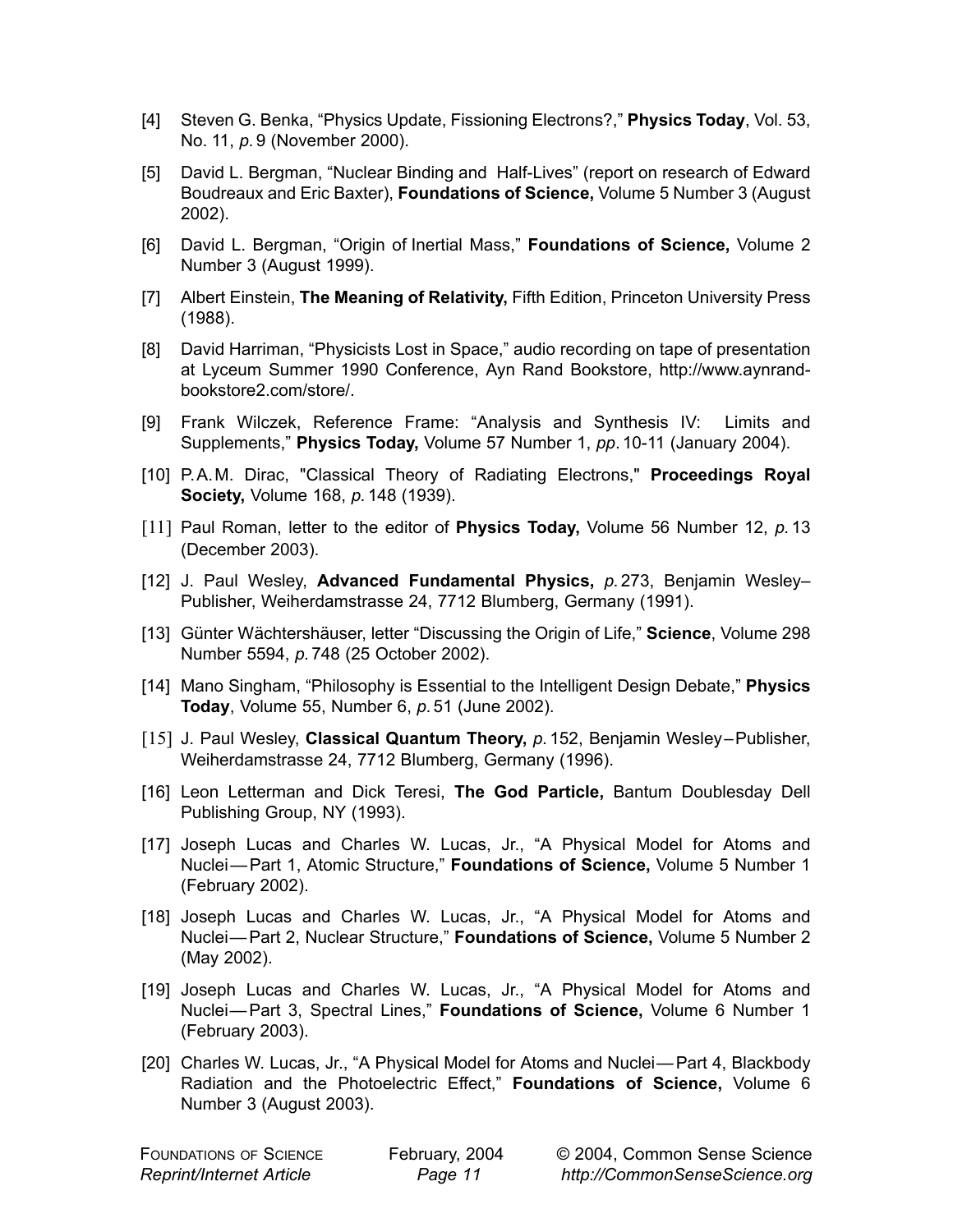- [21] Charles W. Lucas, Jr. and Joseph C. Lucas, "Weber's Force Law for Finite-Size Elastic Particles," **Galilean Electrodynamics,** Volume 14 Number 1 (January/ February 2003).
- [22] Jeremiah P. Ostriker and Paul J. Steinhardt, "The Quintessential Universe," **Scientific American,** Volume 284 Number 1, *p*. 47 (January 2001).
- [23] David L. Bergman, "Unification of Physics," **Foundations of Science,** Volume 6 Number 4 (November 2003).
- [24] David L. Bergman, "The Real Proton," **Foundations of Science,** Volume 3 Number 4 (November 2000).
- [25] Andrew Watson, News Focus, "Exploring the Proton Sea," **Science**, Volume 283 Number 5401 (22 January 1999).
- [26] David Bodanis, **E = mc2: A Biography of the World's Most Famous Equation,** Walker Publishing Company, Inc., New York (2000).
- [27] David L. Bergman and Charles W. Lucas, Jr., "Physical Models of Matter," **Proceedings of Physics As A Science Workshop,** edited by G. Galeczki, *et al.,* Cologne, Germany, *pp.* 45-68, Hadronic Press Supplement (1998); printable paper available at website: http://CommonSenseScience.org.
- [28] David L. Bergman, "Hydrogen—Element #1," **Foundations of Science,** Volume 4 Number 1 (February 2001).
- [29] William C. Mitchell, **Bye Bye Big Bang, Hello Reality,** Cosmic Sense Books, PO Box 3472, Carson City, NV 89702 (2002).